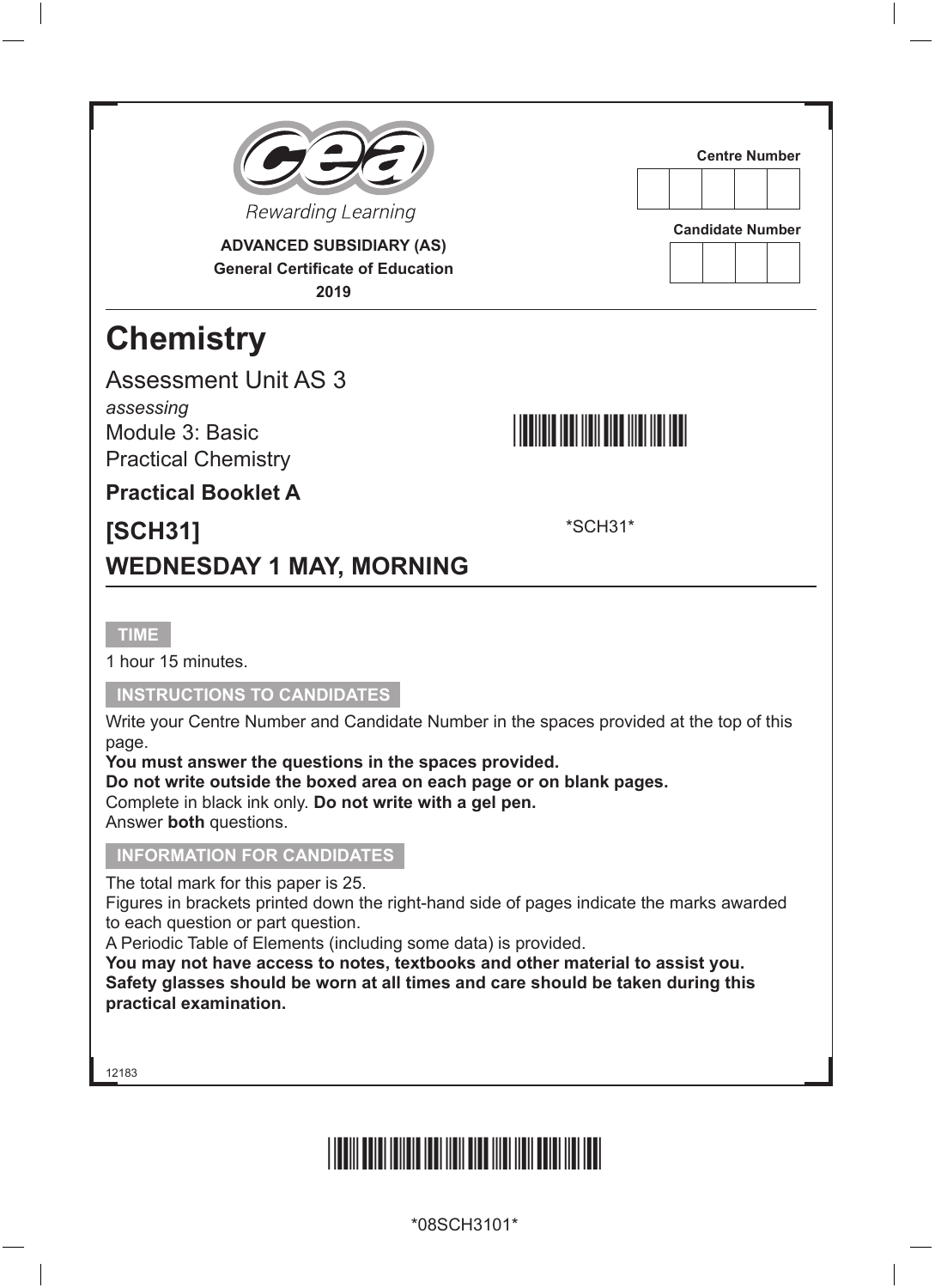30  $G$  $\mathcal{D}$  $G$  $G$ 39 G. 20  $G$  $\mathcal{D}$  $G$  $\widetilde{H}$ G 2E)  $G$ **DE**  $G$ 33  $G$  $\mathcal{D}$  $G$ 39 G  $G$ 30 G 2E) G 30  $G$ 33  $G$  $\mathbb{R}$  $G$  $G$  $\partial\widehat{\Theta}$ G  $\partial\!\Theta$  $G$  $\overline{\mathscr{L}}$  $\widehat{G}$  $G$ 

- **1** You are provided with a white solid labelled **W**.
	- **(a)** Place 4 spatula measures of solid **W** into a 50cm3 beaker. Carry out the following steps.
		- Set up a circuit as shown below
		- Use a 6V power pack
		- Dip the electrodes into solid **W**, ensuring the electrodes do not touch each other
		- Switch on the power pack



**(i)** Record any observations.

**(ii)** Switch off the power pack and remove the electrodes from the beaker. Add 40cm3 of deionised water to the beaker containing **W**. Stir to dissolve the solid. Dip the electrodes into the aqueous solution of **W** ensuring the electrodes do not touch and then switch on the power pack. Record any observations.

 $\_$  [3]

[1]

12183



\*08SCH3102\*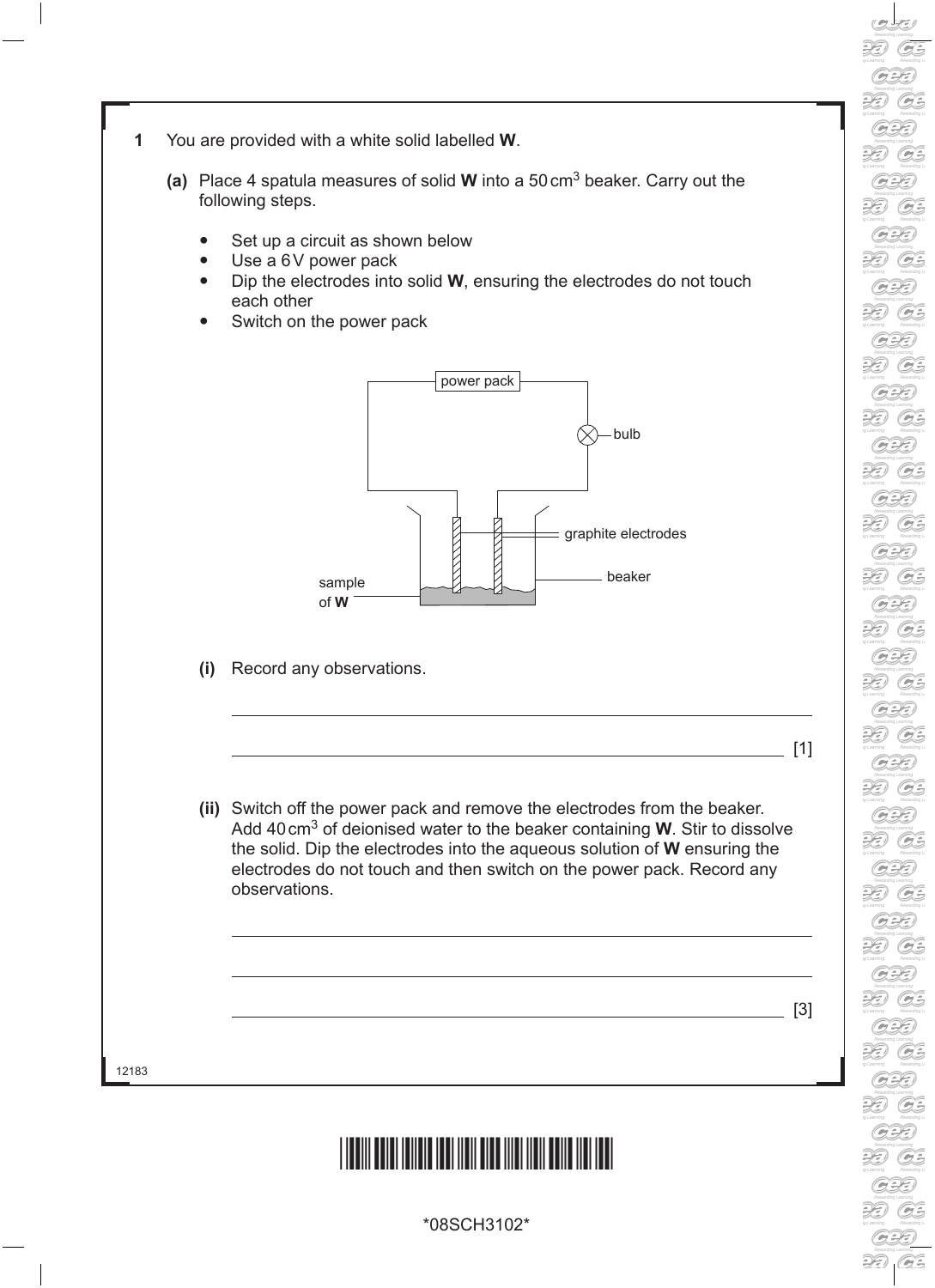12183

|     | (iii) Explain why the observations made in $(a)(i)$ and $(a)(ii)$ show that <b>W</b> is an<br>ionic salt.                                                                                                                                                                                                                                                                    |
|-----|------------------------------------------------------------------------------------------------------------------------------------------------------------------------------------------------------------------------------------------------------------------------------------------------------------------------------------------------------------------------------|
|     | [1]<br>the control of the control of the control of the control of the control of the control of                                                                                                                                                                                                                                                                             |
|     | Solid W will decompose when heated. Place two spatula measures of solid W in<br>a boiling tube. Place a rubber bung fitted with a delivery tube in the top of the<br>boiling tube. Heat gently, bubbling any gases produced through limewater,<br>contained in a second boiling tube. Remove the delivery tube from the limewater<br>when you stop heating the boiling tube. |
| (i) | Describe what you observe in the heated boiling tube.                                                                                                                                                                                                                                                                                                                        |
|     | [1]                                                                                                                                                                                                                                                                                                                                                                          |
|     | (ii) Describe what you observe in the limewater.                                                                                                                                                                                                                                                                                                                             |
|     | [1]                                                                                                                                                                                                                                                                                                                                                                          |
|     |                                                                                                                                                                                                                                                                                                                                                                              |
|     |                                                                                                                                                                                                                                                                                                                                                                              |
|     |                                                                                                                                                                                                                                                                                                                                                                              |
|     |                                                                                                                                                                                                                                                                                                                                                                              |
|     |                                                                                                                                                                                                                                                                                                                                                                              |
|     |                                                                                                                                                                                                                                                                                                                                                                              |
|     |                                                                                                                                                                                                                                                                                                                                                                              |
|     | (b)                                                                                                                                                                                                                                                                                                                                                                          |

# \*08SCH3103\*

\*08SCH3103\*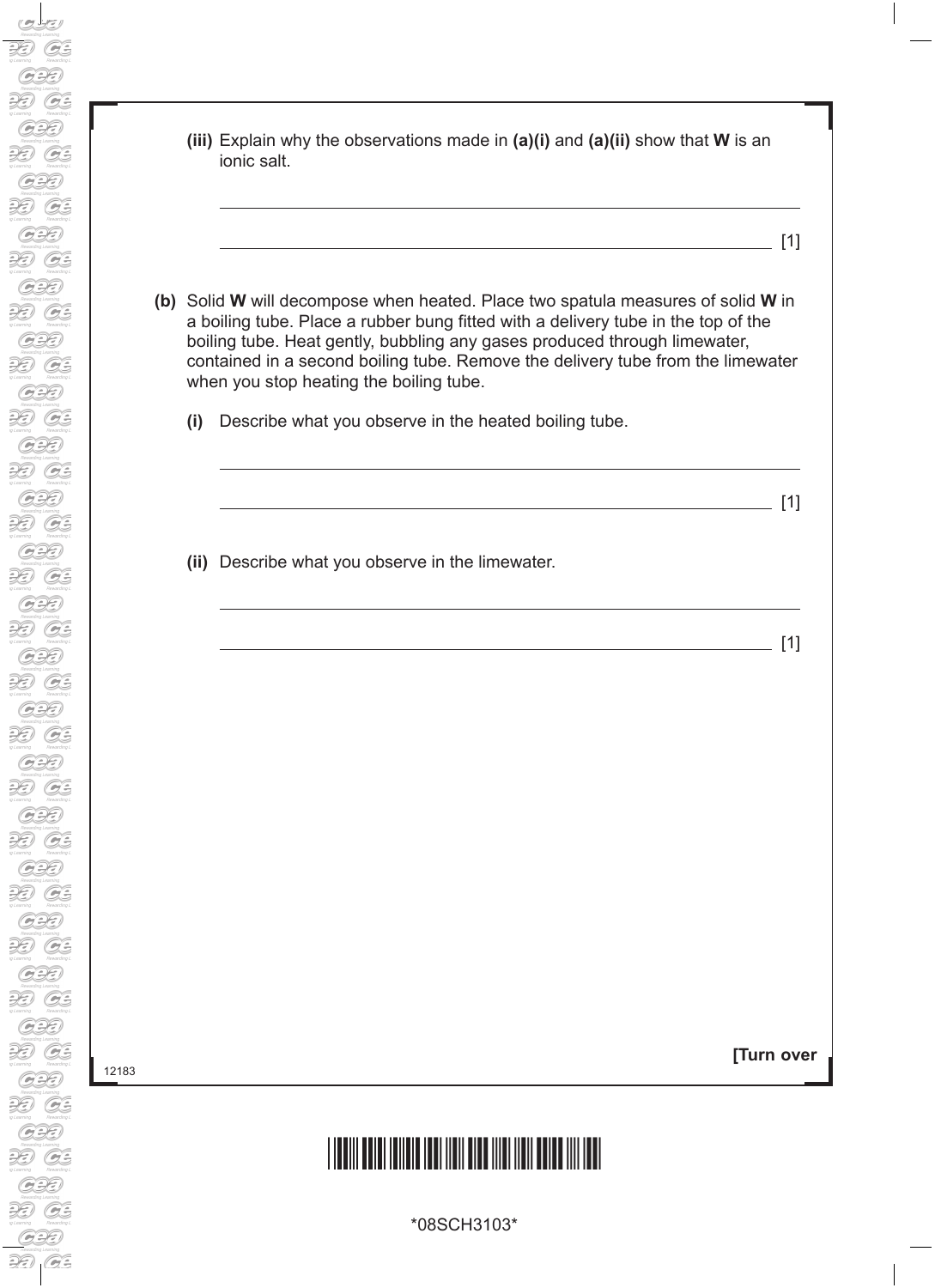



\*08SCH3104\*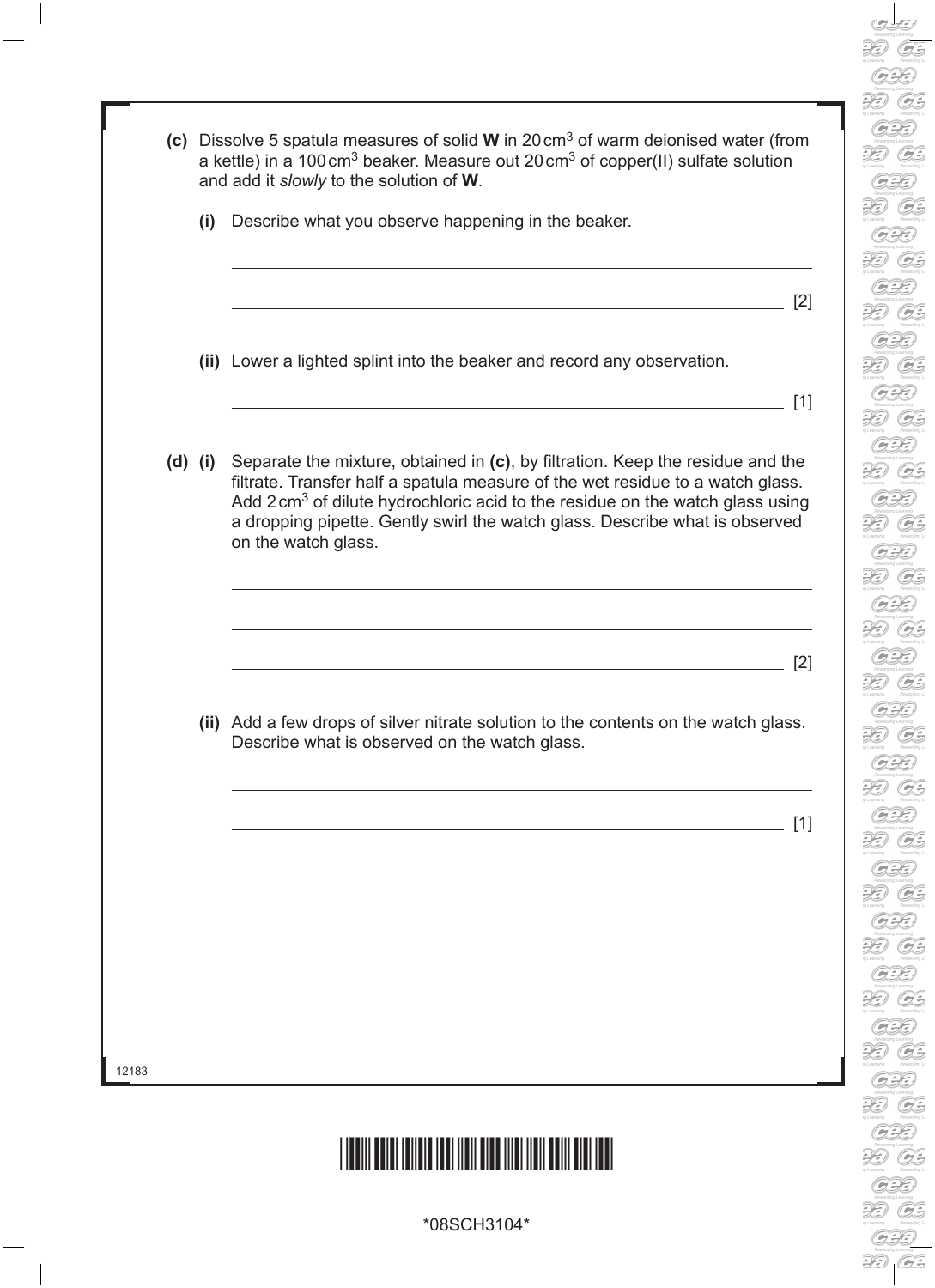- **(iii)** Transfer 2cm3 of the filtrate to a boiling tube using a dropping pipette. Add 1 cm<sup>3</sup> of barium chloride solution using a dropping pipette. Describe what is observed in the boiling tube.
	- [1]
- **(iv)** Carry out a flame test on the filtrate using a clean piece of nichrome wire. What colour is produced in the Bunsen flame?

[1]

12183

**[Turn over**

# \*08SCH3105\*

\*08SCH3105\*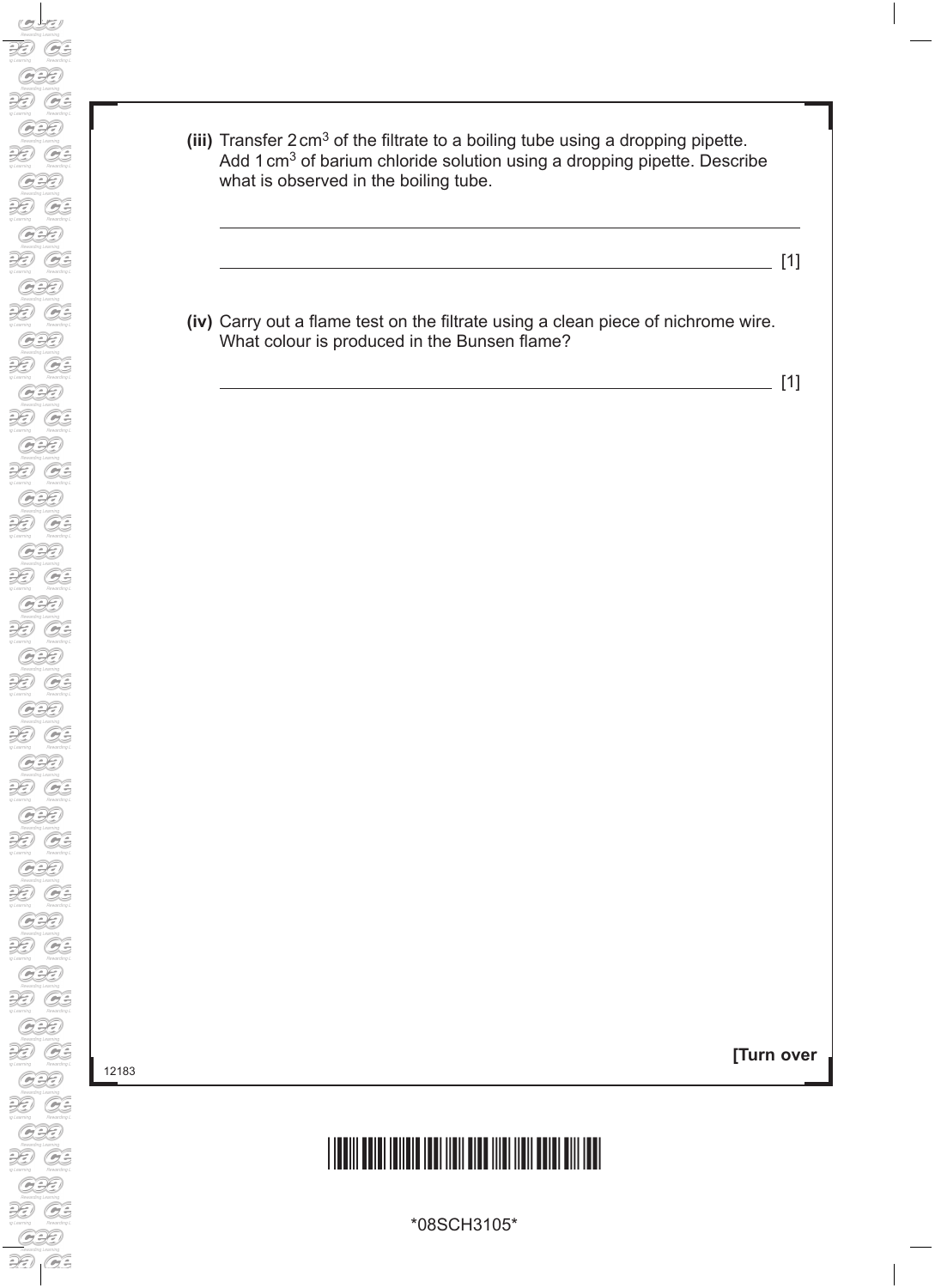- $G$  $\mathcal{D}$  $G$  $G$ 39  $G$ 39  $G$ 30  $G$  $\widetilde{H}$ G 2E)  $G$  $\mathbb{R}$  $G$ 33  $G$  $G$ G  $G$ 30 G 2E) G G 30 G  $G$  $\widetilde{H}$  $G$ G  $\partial\!\Theta$  $G$  $\widetilde{2D}$  $G$  $G$
- **2** You are provided with three liquids **X**, **Y** and **Z**, in three separate containers.
	- **(a)** Measure out 10cm3 of liquids **X** and **Y** and transfer them into separate boiling tubes. Add a half spatula measure of solid **W** to both boiling tubes and stir. Record the observations made in each boiling tube.

 $\overline{\phantom{0}}$  [2]

- **(b)** Measure out 10cm3 of liquids **X** and **Y** and transfer them into separate boiling tubes. Using a spatula or tweezers add a calcium granule to each boiling tube.
	- **(i)** Record **two** observations that are *the same* in both boiling tubes on addition of calcium metal to **X** and to **Y**.

[2]

 **(ii)** Record **one** observation which is *different* in each boiling tube on addition of calcium metal to **X** and to **Y**.

[1]

12183



\*08SCH3106\*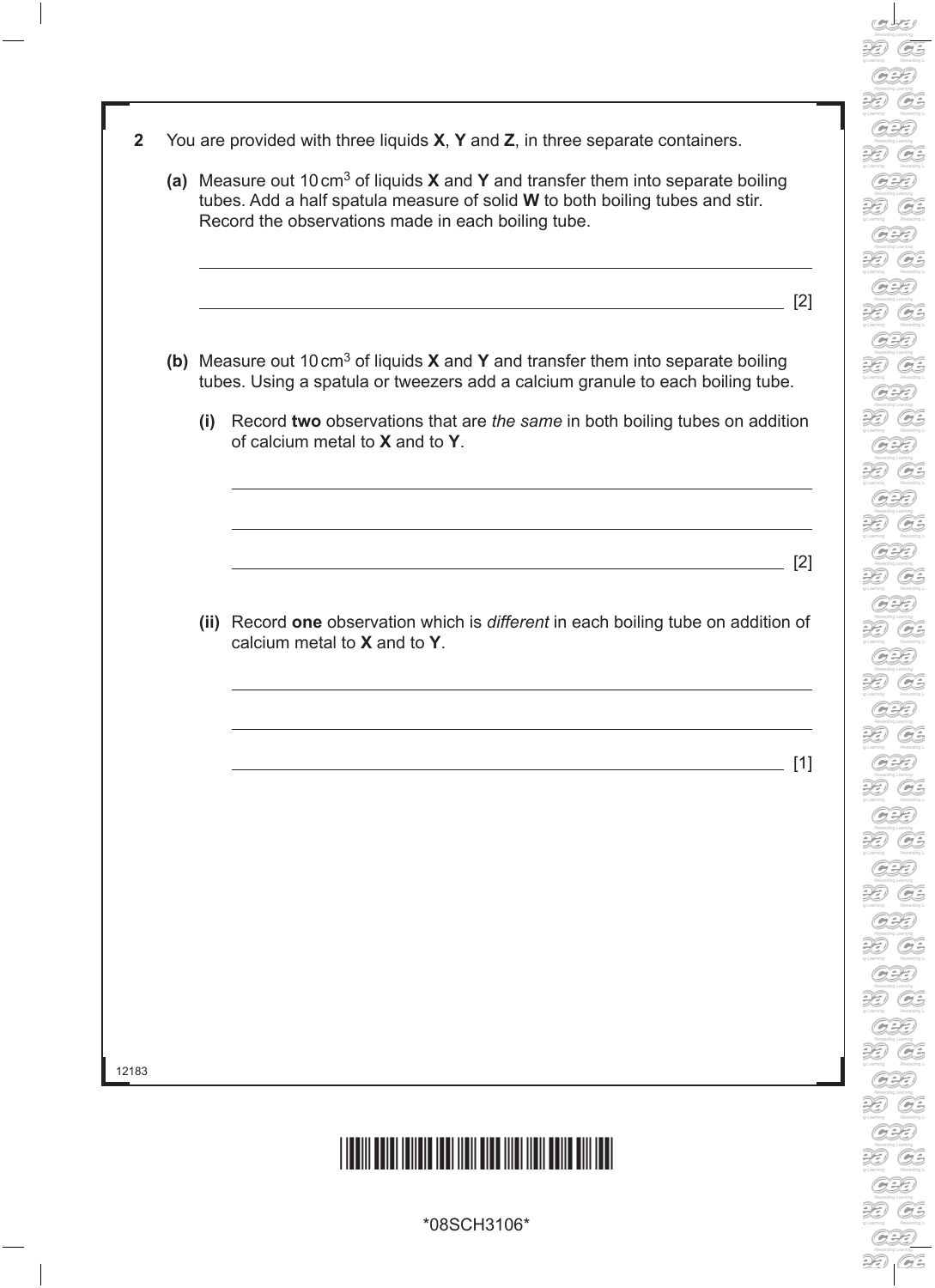**(c)** Measure out 5cm3 of liquid **Y** and 5cm3 of liquid **Z** and transfer them to separate boiling tubes. Add 10 cm<sup>3</sup> of deionised water to each boiling tube. Stopper and gently shake the boiling tubes. Allow the mixtures to settle.

- **(i)** Record the observations made in each boiling tube.
- **(ii)** Add 5cm3 of iodine solution to each of the boiling tubes. Replace the bungs and gently shake the boiling tubes. Allow the mixtures to settle. Describe the observations made.

 $[1]$ 

 $[2]$ 

[2]

 **(iii)** From the tests carried out in both **(c)(i)** and **(c)(ii)** it can be deduced that liquid **Z** is an organic liquid which is saturated. Explain how these observations support this deduction.

### **THIS IS THE END OF THE QUESTION PAPER**

12183



\*08SCH3107\*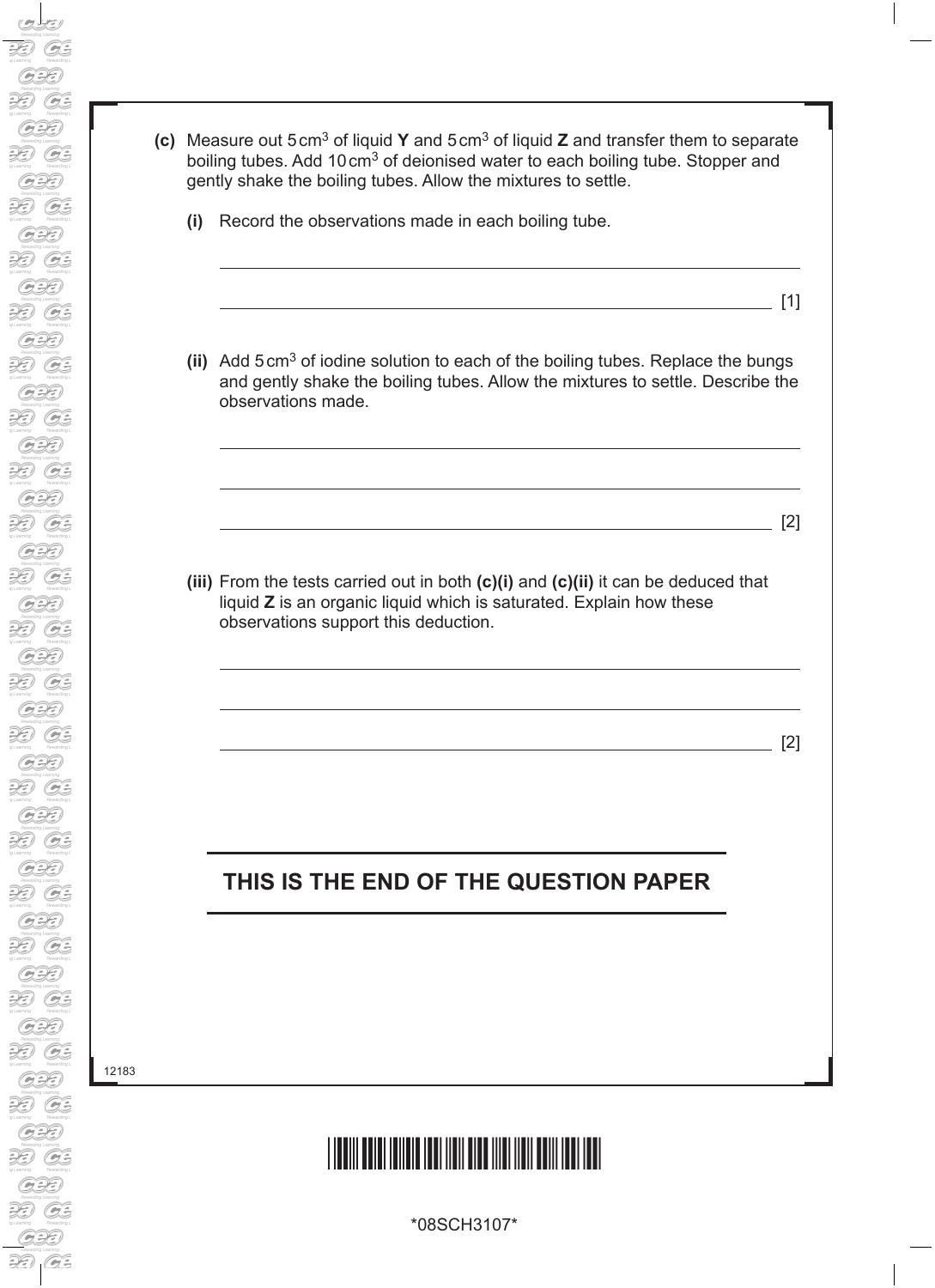### **DO NOT WRITE ON THIS PAGE**

Permission to reproduce all copyright material has been applied for. In some cases, efforts to contact copyright holders may have been unsuccessful and CCEA will be happy to rectify any omissions of acknowledgement in future if notified.

242659



\*08SCH3108\*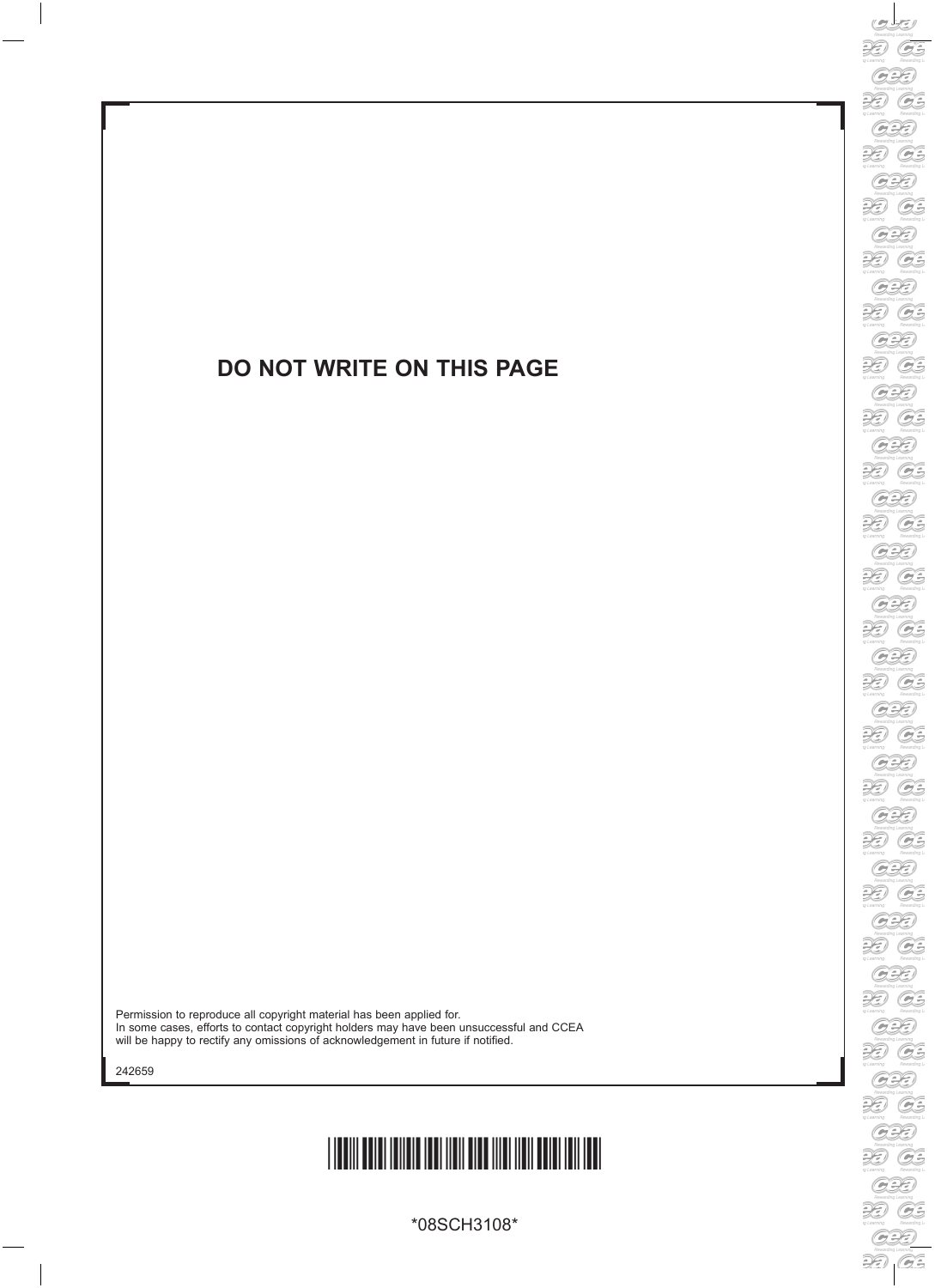

**ADVANCED SUBSIDIARY (AS) General Certificate of Education 2019**

### **Chemistry**

Assessment Unit AS 3

Basic Practical Chemistry

Practical Booklet A

### **[SCH31]**

**WEDNESDAY 1 MAY, MORNING**

## **APPARATUS AND MATERIALS LIST**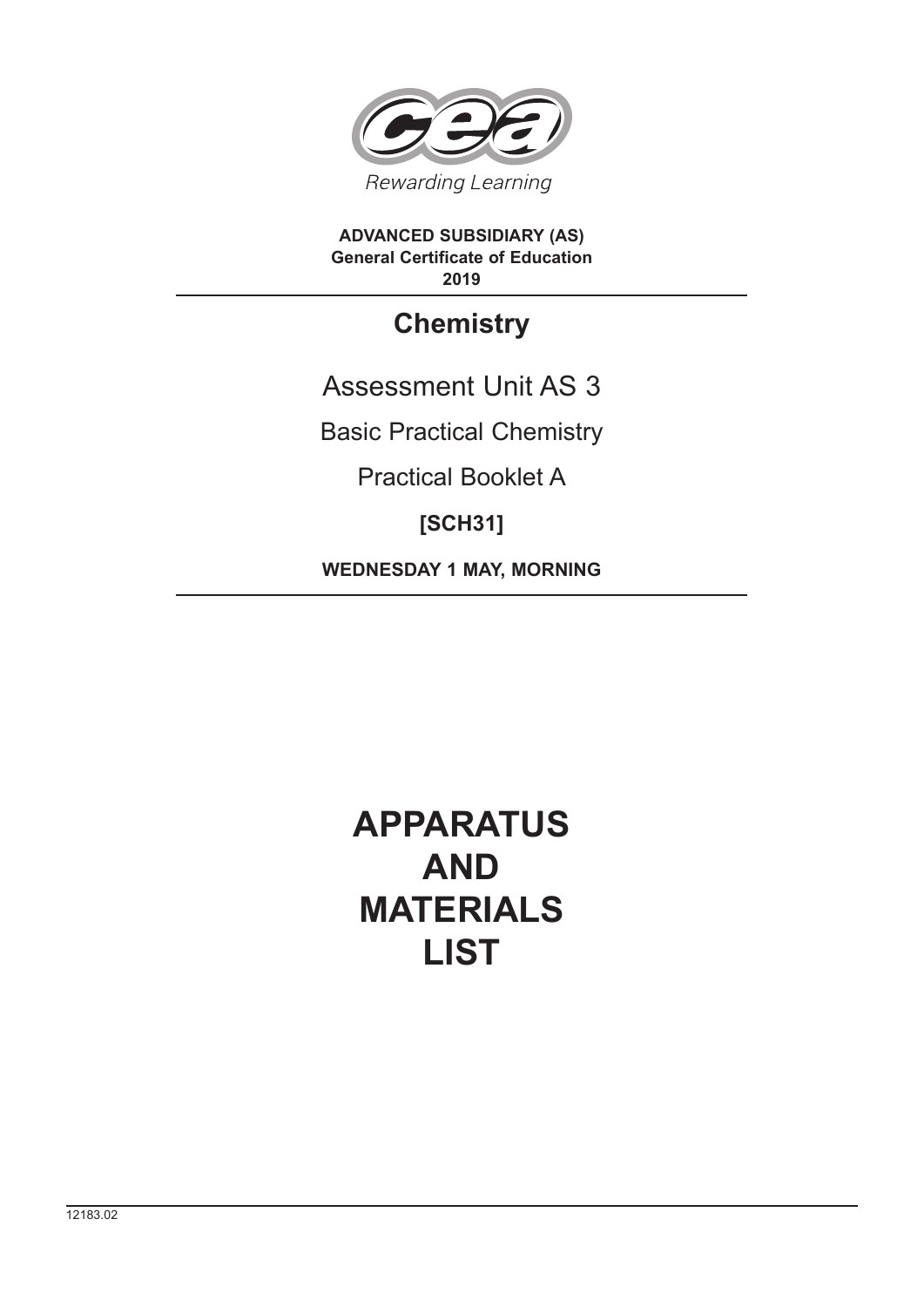#### **Advice for centres**

- All chemicals used should be at least laboratory reagent specification and labelled with appropriate safety symbols, e.g. irritant.
- For centres running multiple sessions candidates for the later session should be supplied with clean, dry glassware. If it is not feasible, then glassware from the first session should be thoroughly washed, rinsed with deionised water and allowed to drain.
- Ensure all chemicals are in date otherwise expected observations may not be seen.
- It is the responsibility of the centre to be cognisant of all health and safety issues and to carry out a thorough risk assessment. Up to date information can be obtained at www.cleapss.org.uk
- Please note that for question 1(a) candidates are required to have a power pack within their supplied materials. CCEA stipulate that candidates must work on an individual basis in GCE chemistry practical examinations. Therefore, if centres do not have access to power packs for every individual candidate, they should manage the practical session so that half the class are completing question 1 whilst the other half are completing question 2. Then rotate.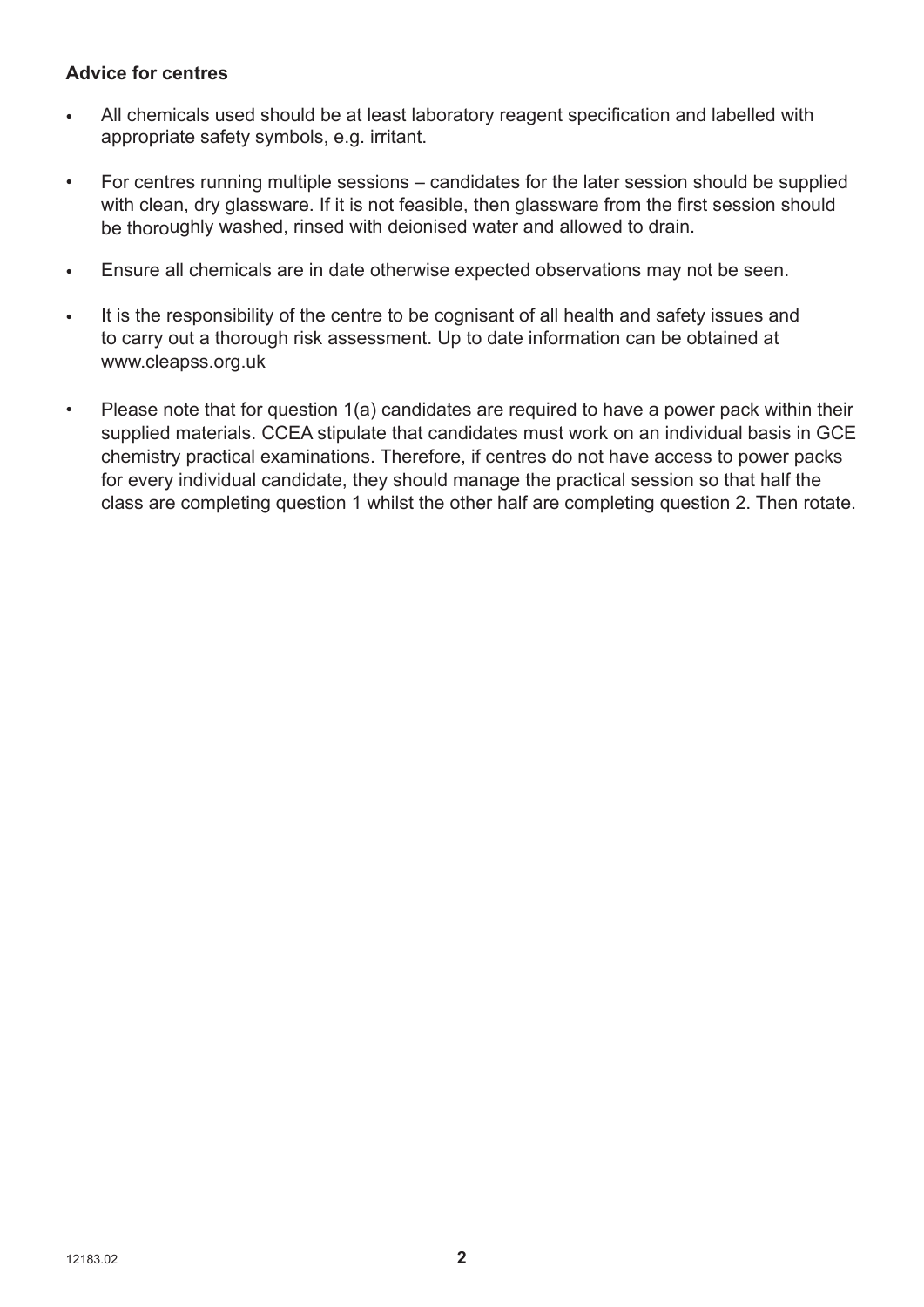#### **Practical Examination**

Each candidate must be supplied with safety goggles or glasses.

#### **Question No. 1**

Each candidate must be supplied with:

- access to 6V dc power pack and bulb;
- two graphite electrodes;
- electrical leads and crocodile clips;
- a small spatula, e.g. Nuffield Raised Centre Spatula (or similar);
- one beaker with  $50 \text{ cm}^3$  capacity;
- one beaker with  $100 \text{ cm}^3$  capacity;
- one glass stirring rod;
- one measuring cylinder with  $50 \text{ cm}^3$  capacity;
- a boiling tube rack;
- a boiling tube holder;
- three boiling tubes;
- one Bunsen burner;
- one heatproof mat;
- two wooden splints;
- one bung (to fit boiling tube) fitted with a delivery tube;
- one filter funnel;
- filter paper;
- one conical flask with  $100 \text{ cm}^3$  capacity;
- six dropping pipettes;
- one watch glass;
- one clean nichrome wire loop;
- a wash bottle containing deionised water;
- approximately 10 g of sodium hydrogencarbonate labelled **W** (for use in questions 1 and 2)
- access to a kettle of warm deionised water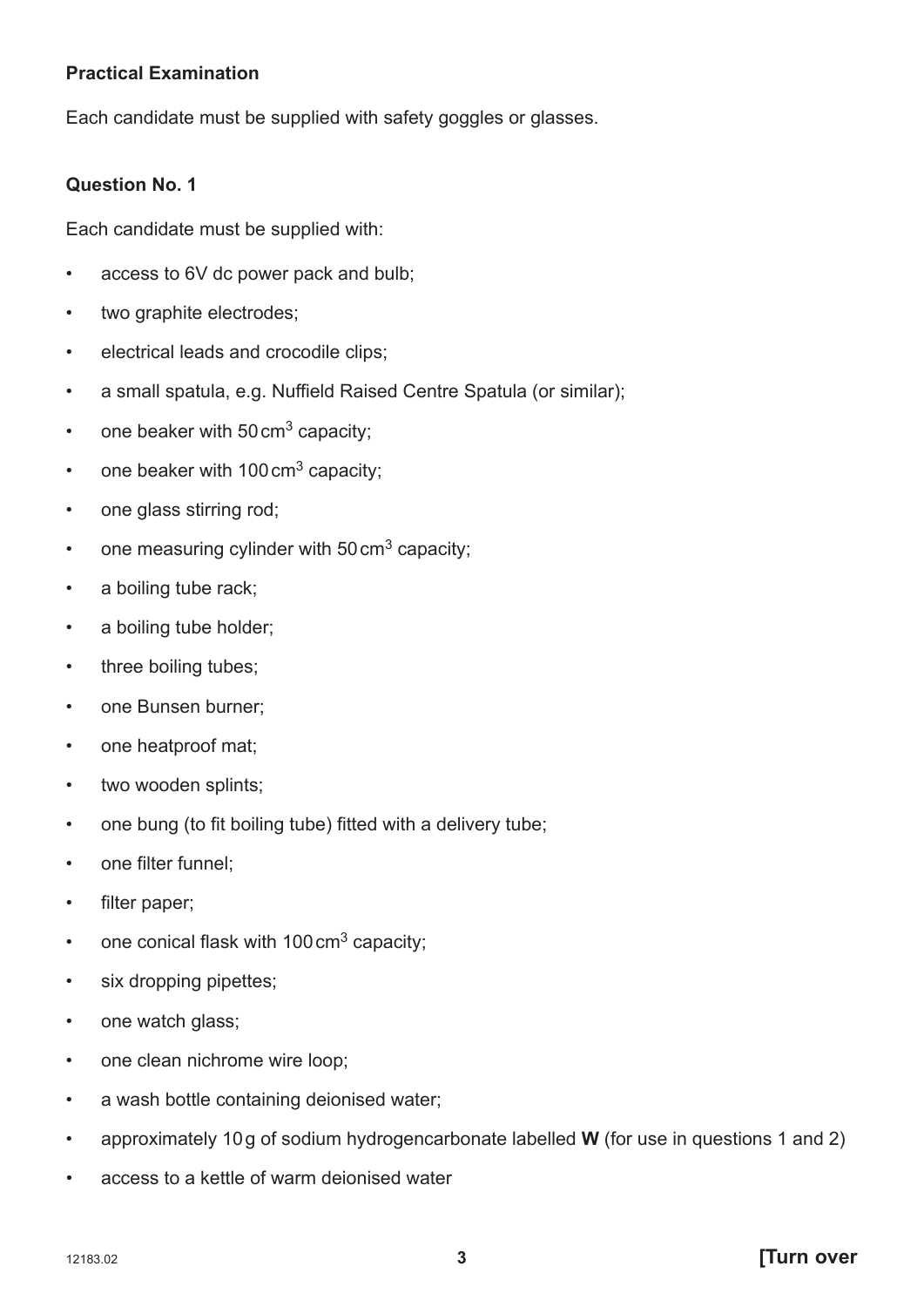- approximately 10 cm<sup>3</sup> of a saturated solution of calcium hydroxide in a reagent bottle/beaker labelled **limewater**;
- approximately 40 cm<sup>3</sup> of 0.5 mol dm<sup>-3</sup> copper(II) sulfate solution (125 g dm<sup>-3</sup> hydrated copper(II) sulfate) labelled **copper(II) sulfate solution** and **corrosive**.
- approximately 20 cm3 of 1.0 mol dm–3 hydrochloric acid labelled **dilute hydrochloric acid** and **corrosive/irritant**
- approximately 20 cm3 of barium chloride solution in a reagent bottle labelled **barium chloride solution** and **harmful**. This solution should be approximately 0.1 mol dm–3  $(21$  g dm<sup>-3</sup> for BaCl<sub>2</sub> or 24 g dm<sup>-3</sup> for BaCl<sub>2</sub>.2H<sub>2</sub>O).
- approximately 20 cm3 of silver nitrate solution in a reagent bottle labelled **silver nitrate solution**. This should be approximately  $0.1 \text{ mol } \text{dm}^{-3}$  (17 g dm<sup>-3</sup>).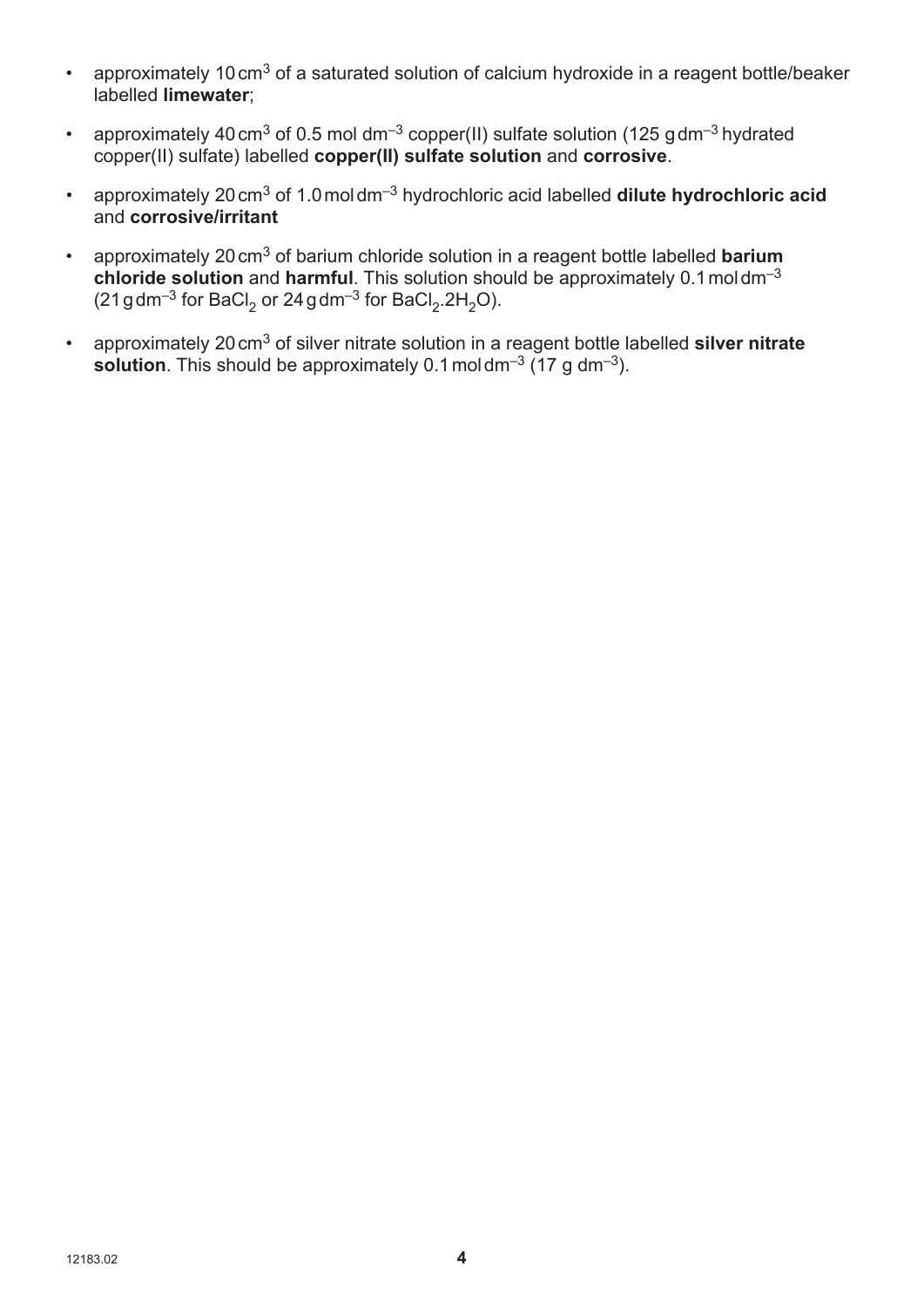#### **Question No. 2**

Each candidate must be supplied with:

- one boiling tube rack;
- six boiling tubes;
- three stoppers (to fit boiling tubes);
- a small spatula, e.g. Nuffield Raised Centre Spatula (or similar);
- three  $\times$  measuring cylinders with 10 cm<sup>3</sup> capacity;
- two glass stirring rods;
- access to plastic graduated dropping pipettes;
- tweezers
- approximately 50 cm3 of 1.0 mol dm–3 ethanoic acid labelled **X**.
- approximately 50 cm3 of deionised water labelled **Y**.
- approximately 10 cm3 of hexane in a sealed container labelled **Z** and **caution** and **flammable**.
- twocalcium granules in a sealed container labelled **calcium** and **flammable** and **caution**.
- approximately 10 cm3 of 0.01 mol dm–3 iodine solution labelled **iodine solution** and **caution**.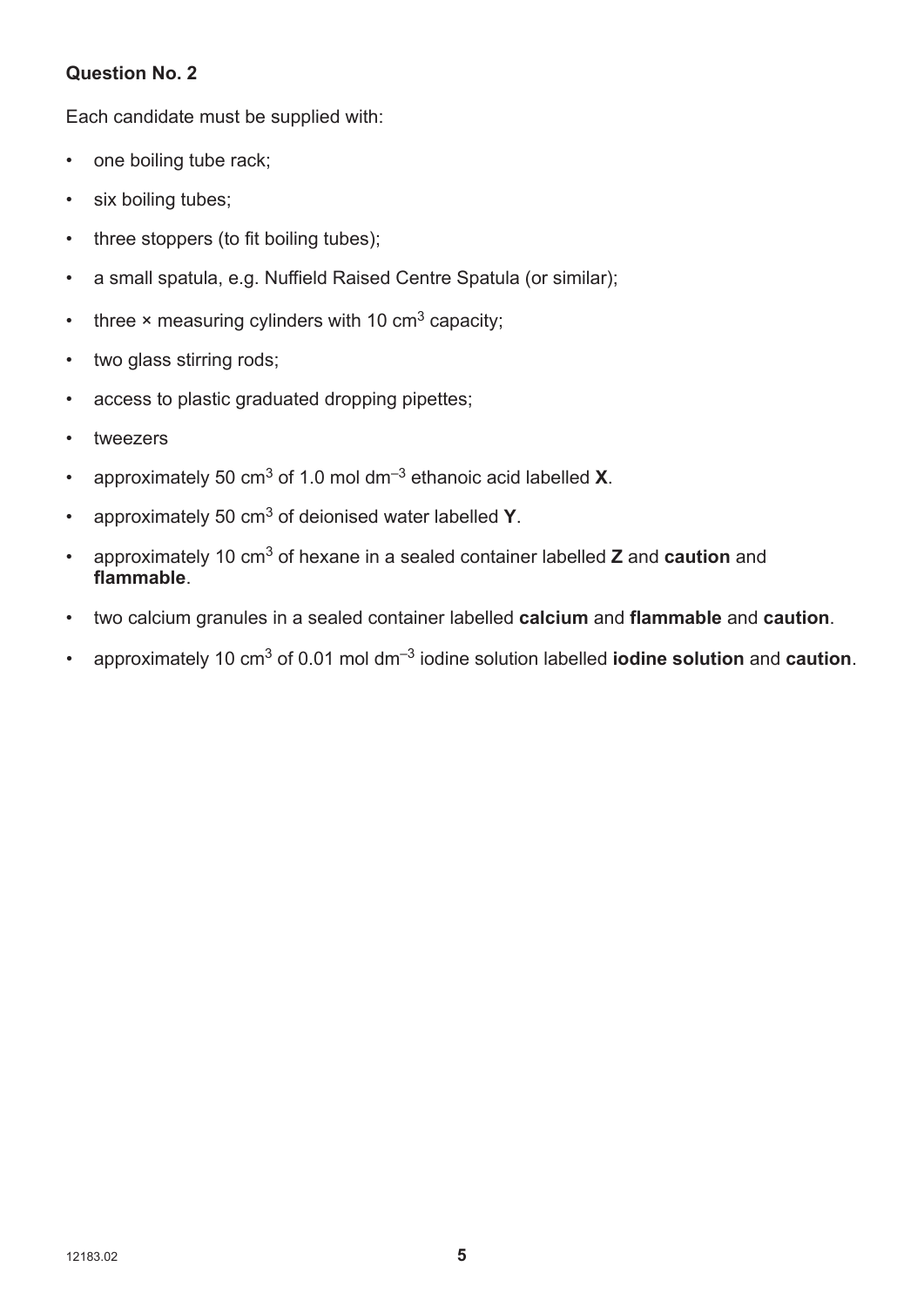

**ADVANCED SUBSIDIARY (AS) General Certificate of Education 2019**

### **Chemistry**

Assessment Unit AS 3

*Practical Assessment*

Practical Booklet A

**[SCH31]**

**WEDNESDAY 1 MAY**

# **Confidential Instructions to the Supervisor of the Practical Examination**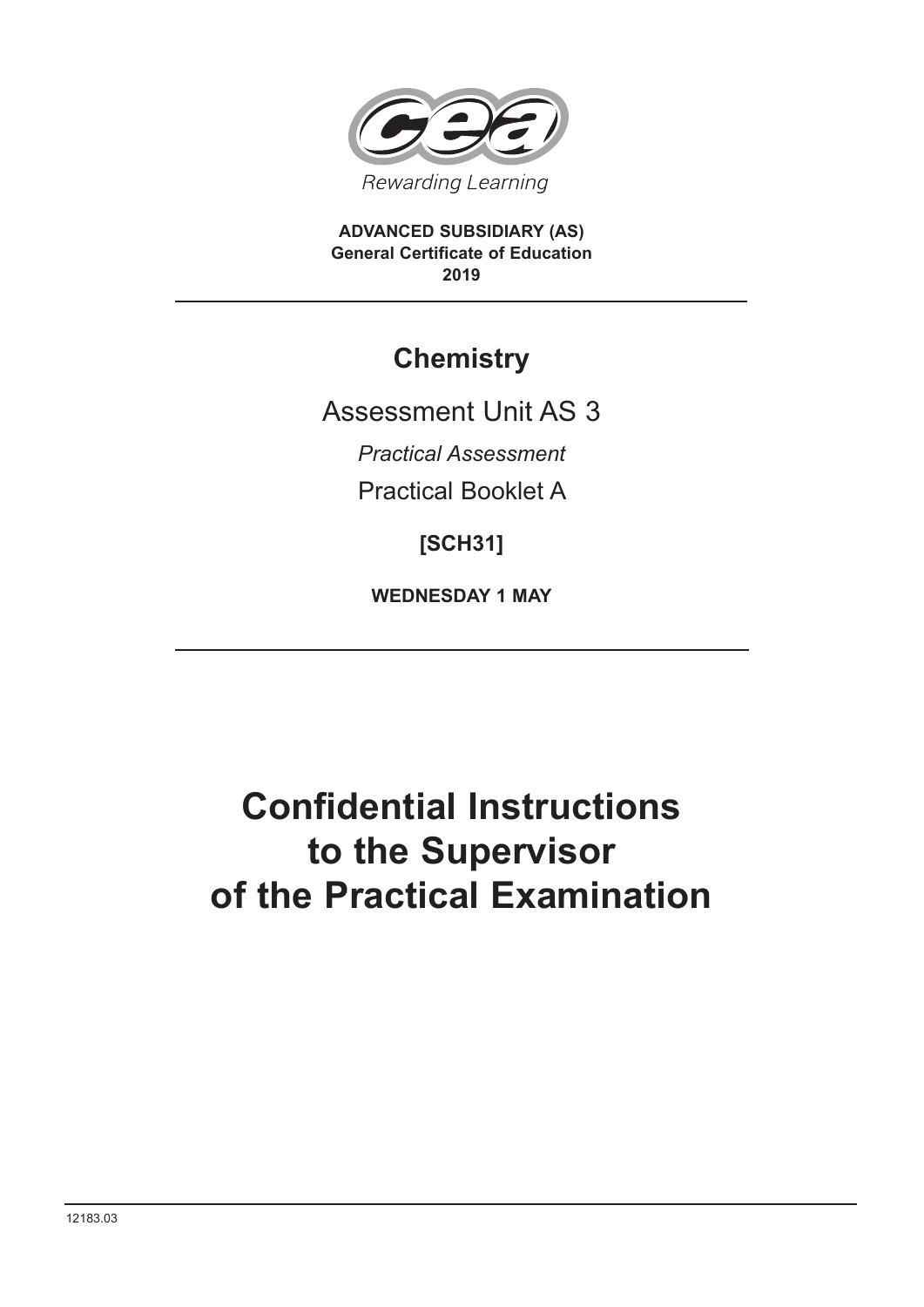#### **INSTRUCTIONS TO THE SUPERVISOR OF THE PRACTICAL EXAMINATION**

#### **General**

- **1.** The instructions contained in this document are for the use of the Supervisor **and are strictly confidential**. Under no circumstances may information concerning apparatus or materials be given before the examination to a candidate or other unauthorised person.
- **2.** In a centre with a large number of candidates it may be necessary for two or more examination sessions to be organised. **It is the responsibility of the schools to ensure that there should be no contact between candidates taking each session.**
- **3.** A suitable laboratory must be reserved for the examination and kept locked throughout the period of preparation. Unauthorised persons not involved in the preparation for the examination must not be allowed to enter. Candidates must not be admitted until the specified time for commencement of the examination.
- **4.** The Supervisor must ensure that the solutions provided for the candidates are of the nature and concentrations specified in the Apparatus and Materials List.
- **5. The Supervisor is to be granted access to the Teacher's Copy of Practical Booklet A on Monday 29 April 2019.** The Supervisor is asked to check, at the earliest opportunity, that the experiments and tests in the question paper may be completed satisfactorily using the apparatus, materials and solutions that have been assembled. **This question paper must then be returned to safe custody** at the earliest possible moment after the Supervisor has ensured that all is in order. **No access to the question paper should be allowed before 29 April 2019.**
- **6.** Centres may need to carry out multiple sessions to accommodate all their candidates sitting Practical Booklet A in a laboratory. Supervision must take place from 30 minutes after the scheduled starting time of the examination, as set out in the timetable, until the time when the candidate(s) begin(s) their examination(s). This is in order to ensure that there is no contact with other candidates. The centre must appoint a member of staff from the centre to supervise the candidate(s) at all times while he/she is on the premises.
- **7.** All apparatus should be checked before the examination, and there should be an adequate supply of spare apparatus in case of breakages. The Apparatus and Materials List should be regarded as a minimum and there is no objection to candidates being supplied with more than the minimum amount of apparatus and materials.
- **8. Candidates may not use text books and laboratory notes for reference during the examination, and must be informed of this beforehand.**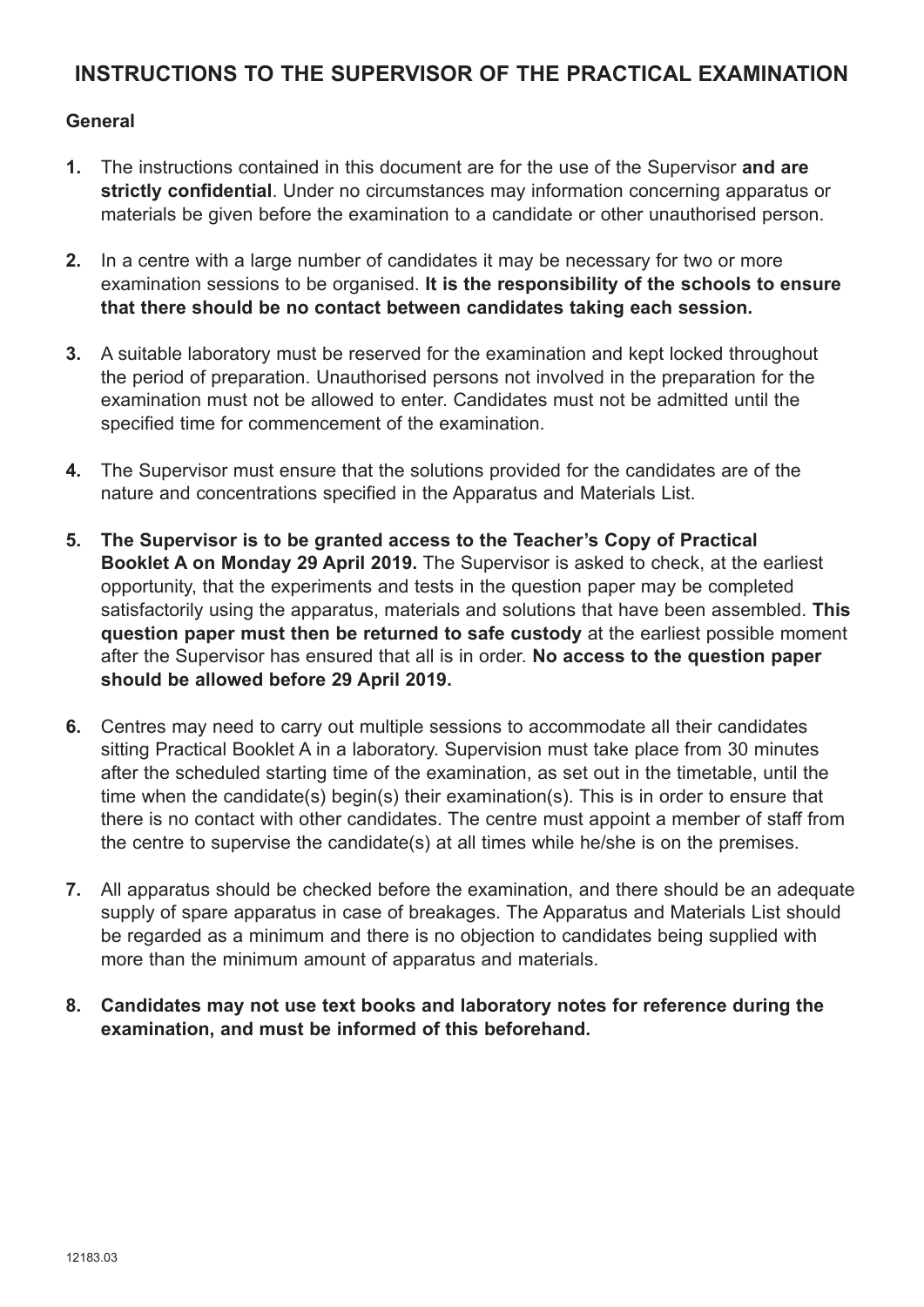- **9.** Clear instructions must be given by the Supervisor to all candidates at the beginning of the examination concerning appropriate safety procedures and precautions. Supervisors are also advised to remind candidates that all substances in the examination must be treated with caution. **Only those tests specified in the question paper should be attempted. Candidates must not attempt any additional confirmatory tests**. Anything spilled on the skin should be washed off immediately with plenty of water. The use of appropriate eye protection is essential.
- **10.** Supervisors are reminded that they may not assist candidates during the examination. However if, in the opinion of the Supervisor, a candidate is about to do something which may endanger him/herself or others, the Supervisor should intervene. A full written report must be sent to CCEA at once.
- **11.** Upon request, a candidate may be given additional quantities of materials (answer paper, reagents and unknowns) without penalty. No notification need be sent to CCEA.
- **12.** The examination room must be cleared of candidates immediately after the examination.
- **13.** No materials will be supplied by CCEA.
- **14.** All JCQ procedures for conducting examinations should be followed for this practical examination including displaying JCQ posters with examination information in the laboratory and removal of mobile phones. Posters should be available from your Examinations Officer.